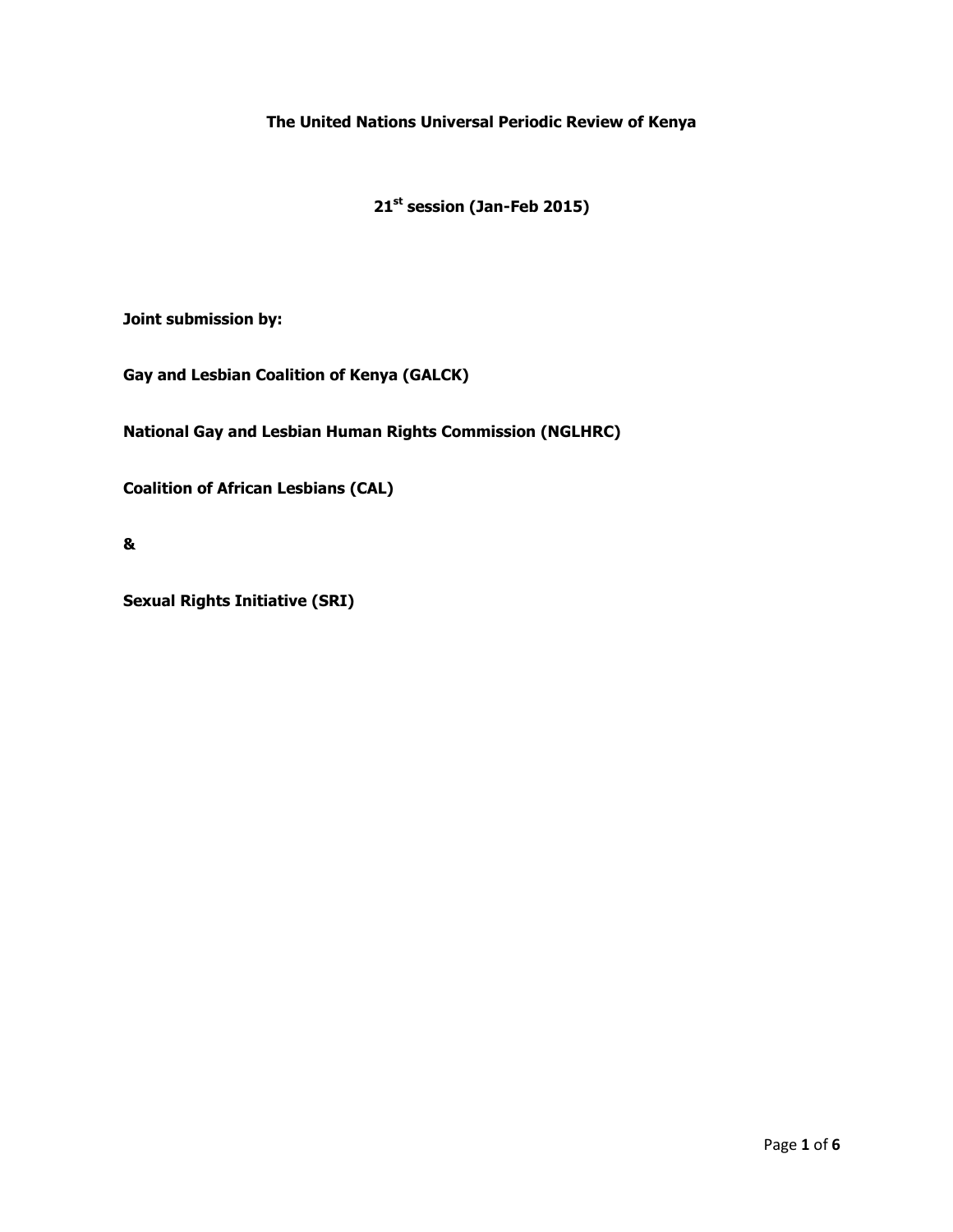# **EXECUTIVE SUMMARY**

- 1. This is a joint submission by the Gay and Lesbian Coalition of Kenya (GALCK) and the National Gay and Lesbian Human Rights Commission-Kenya (NGLHRC), which submission is based on: the NGLHRC 2012-2014 Legal Aid Clinic Summary Report; cases shared by the constituents of GALCK, as well as; the Kenya Human Rights Commission (KHRC) human rights reports.
- 2. The recently reviewed Constitution of Kenya 2010 recognizes the "aspirations of all Kenyans for a government based on the essential values of human rights, equality, freedom, democracy, social justice and the rule of law."
- 3. In Kenya, a large percentage of adults who identify as Lesbian, Gay, Bisexual, (LGB) reported experiencing unequal and unfair treatment on the grounds of their real or perceived sexual orientation and expression. Of those reporting to have experienced discrimination, a large number of individuals reported the denial of their right to self determination and the ability to participate in making decisions on issues affecting their own lives.
- 4. Despite being party to major international human rights instruments including the ICCPR and having a national constitution that incorporates international law in Kenya as a dualistic state, Kenya continues to maintain 'sodomy' laws and its anti-discrimination laws have not been adequately defined to include the contexts of sexual orientation and expression.
- 5. A summary of the NGLHRC 2012-2014 Legal Aid Clinic findings is attached to this submission.

# **METHODOLOGY**

- 6. This is a joint submission of equality partners working to enhance respect for the human rights of sexual minorities in Kenya. Two of the partners – GALCK and NGLHRC are national human rights organizations working in Kenya to realize the equality of all Kenyans inclusive of sexual minority individuals and communities. The third partner – Coalition of African Lesbians (CAL) - is a formation of more than 30 organizations in 19 countries in Africa committed to advancing justice for lesbian and bisexual women and transdiverse people. The fourth partner, The Sexual Rights Initiative (SRI) is a coalition of organizations that has been advocating for the advancement of human rights in relation to gender and sexuality at the UN Human Rights Council since 2006. In this submission, sexual minorities in Kenya and their representative organizations actively participated in the monitoring and documentation of human rights violations against them; acting as respondents, coordinators, monitors, paralegals, community mobilizers and data analysts in project-based legal aid clinics.
- 7. The collective monitoring reached 800 individuals in Kenya who reported discrimination based on real or perceived sexual orientation and expression between November 2012 and April 2014. NGLHRC project monitors collected and analyzed national legislation, programs, policy and case law related to sexual and gender non conformity. The monitors also conducted and analyzed focused group discussions and interviews with persons expressing a range of discrimination concerns in twelve (12) locations across the country including Turkana, Kakuma Refugee Camp, Embu, Meru, Nyeri, Mombasa, Garissa, Nairobi, Kisii, Kericho, Nakuru and Kisumu. Respondents in these locations were asked to share their own lived experiences, their challenges, their dreams and their theories of change for equality and inclusion in Kenya
- 8. Monitoring activities interrogated how the barriers and obstacles faced by LGB people affect their rights through the examination of four key human rights principles: dignity (perceptions of selfworth), autonomy (ability to make choices and decisions on issues that affect one's own life), equality (having sexual orientation and expression differences respected and disadvantages addressed and being able to participate fully on equal terms), and inclusion (being recognized and valued as equal participants and having needs understood as integral to the social and economic order and not identified as outlaws).

### **CHALLENGES AND CONSTRAINTS**

9. An assessment of existing laws, policies, programs and case law; individual experiences (interviews) and shared struggles (focused group discussions) data collected, indicated the following major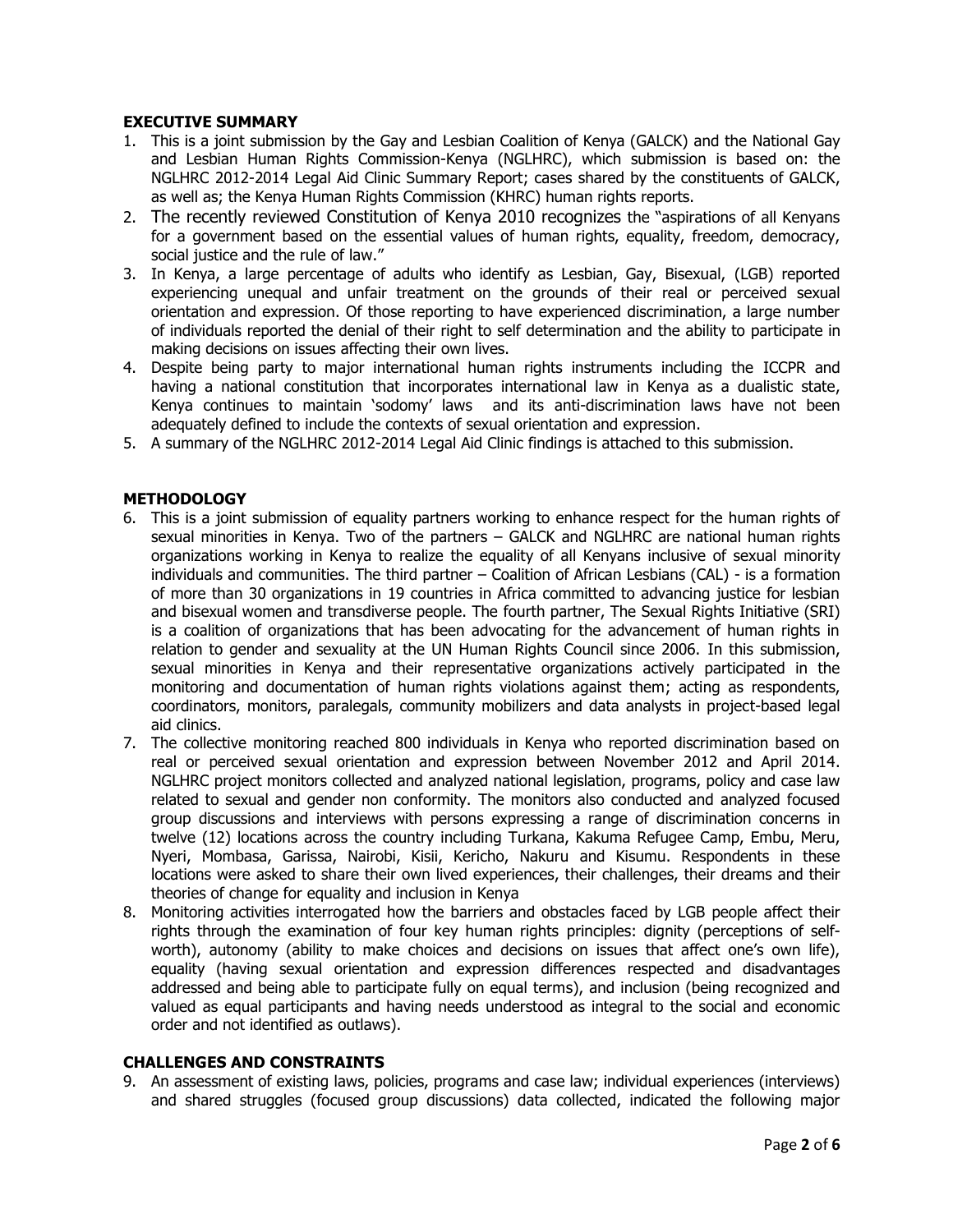challenges and constraints to the full realization of rights by sexual orientation and expression minorities in Kenya:

## **Constitutional and Legislative Measures**

- 10. Kenya adopted a new constitution in 2010 which has an expansive bill of rights. Four years after this adoption, repressive laws in subsidiary legislation still come to bear in vitiating these constitutional gains. Specifically, continued criminalization of consensual adult same-sex conduct in Sections 162-165 of the Kenya Penal Code continues to offset and justify a chain of human rights violations against persons on grounds of sexual orientation and expression. The Kenya Human Rights Commission released a report<sup>1</sup> in 2011 (*The Outlawed Amongst us*) which indicated that the effects of criminalization are exacerbated by the absence of a legal framework that explicitly prohibits discrimination on the grounds of sexual orientation and expression in article 27 (4) of the Constitution. **Recommendation: The State should align the Penal Code with the Constitution.**
- 11. The absence of clear protections in article 27 (4) of the Constitution has occasioned harassment and discrimination of persons identifying or suspected to be lesbian, gay or bisexual by state and non state actors as reported by the Kenya National Commission on Human Rights in its 2012 report on reproductive health rights<sup>2</sup>. Recommendation: i) The State should improve enforcement **of existing anti-discrimination clauses in the Kenyan Constitution. ii) The State should review, consolidate and enforce equality and non-discrimination laws that prohibit discrimination on all grounds including sexual orientation and expression.**
- 12. This legislative gap has also been used to justify denial of fundamental freedoms including the freedom of association (the right to form NGOs)<sup>3</sup>. **Recommendation: The State should allow registration of all minority community-led organizations and NGOs in Kenya.**
- 13. In March 2014, legislative calls were made for stricter enforcement of sodomy laws including calls for citizens to arrest suspected gays and lesbians where the police fail to act<sup>4</sup>. In response, the Leader of Majority in the Kenyan Parliament reported that since 2010 to March 2014, the Kenyan state had prosecuted 595 cases of homosexuality and that there was "... need to go and address the issue the way we want to address terrorism. It is as serious as terrorism and as any other social evil."<sup>5</sup>. Building upon this negative perception, in a separate incident on July 3<sup>rd</sup> 2014, Mombasa Anglican Church of Kenya Bishop Julius Kalu told a congregation including Gachoka MP Mutava Musyimi that Christians are confronted by "the enemies of the Church" mainly homosexuals and lesbians and terrorism was a lesser threat.<sup>6</sup> Thus far, there are 8 ongoing prosecutions of gay men under indecency charges vide section 11A of the Sexual Offenses Act since 2012 to 2014. Section 11A was inserted into law by Parliament in 2007 to protect adults from nonconsensual sex, sexual violence or abuse. However, this section of the law has now been disproportionately applied to prosecute consensual intimate expressions of sexual minorities in private. Further, negative public opinions and incitements to violence have also been supplied by the Kenyan legislature<sup>7</sup>. **Recommendation: The State should develop and enforce hate crimes legislation that forbids violence or incitement thereto and hate speech on all grounds including sexual orientation and expression.**

http://www.khrc.or.ke/resources/publications/doc\_download/14-the-outlawed-amongst-us.html

 $\overline{\phantom{a}}$  $1$  Kenya Human Rights Commission Report 2011 '*The Outlawed Amongst Us'* 

<sup>&</sup>lt;sup>2</sup> KNCHR (April 2012); Realizing Sexual and Reproductive Health Rights: A Myth or Reality?

www.knchr.org/portals/0/reports/reproductive\_health\_report.pdf

 $3$  See attached response from the Attorney General's office to constitutional petition 440 of 2013

<sup>4</sup> https://www.google.com/url?sa=t&rct=j&q=&esrc=s&source=web&cd=3&cad=rja&uact=8&ved=0CDIQFjAC&url=http%3A%2F %2Fdenisnzioka.co.ke%2Fwhy-kenya-will-follow-uganda-nigeria-in-enacting-new-anti-homosexuality-

laws%2F&ei=GUubU5bzN8nP0AXW-oHABA&usg=AFQjCNHWLn2dVYFjF9E\_79vtXX4cNfmwUQ&sig2=M-ItF5FxvD\_\_- XyxKElgEw&bvm=bv.68911936,d.d2k

<sup>&</sup>lt;sup>5</sup> Hansard Report 26<sup>th</sup> March, 2014 [http://www.parliament.go.ke/plone/national-assembly/business/hansard/wednesday-26th](http://www.google.com/url?q=http%3A%2F%2Fwww.parliament.go.ke%2Fplone%2Fnational-assembly%2Fbusiness%2Fhansard%2Fwednesday-26th-march-2014-1%2Fview&sa=D&sntz=1&usg=AFQjCNFotLPqhHHedRXClqw2VpOPwI59UA)[march-2014-1/view](http://www.google.com/url?q=http%3A%2F%2Fwww.parliament.go.ke%2Fplone%2Fnational-assembly%2Fbusiness%2Fhansard%2Fwednesday-26th-march-2014-1%2Fview&sa=D&sntz=1&usg=AFQjCNFotLPqhHHedRXClqw2VpOPwI59UA)

<sup>6</sup> <http://www.standardmedia.co.ke/?articleID=2000062448>

<sup>7</sup> [https://m.facebook.com/irungu.kangata/posts/10152237181040853?stream\\_ref=10](https://www.google.com/url?q=https%3A%2F%2Fm.facebook.com%2Firungu.kangata%2Fposts%2F10152237181040853%3Fstream_ref%3D10&sa=D&sntz=1&usg=AFQjCNFMb6M38CQUY8HTeMVD3micfHTxrg)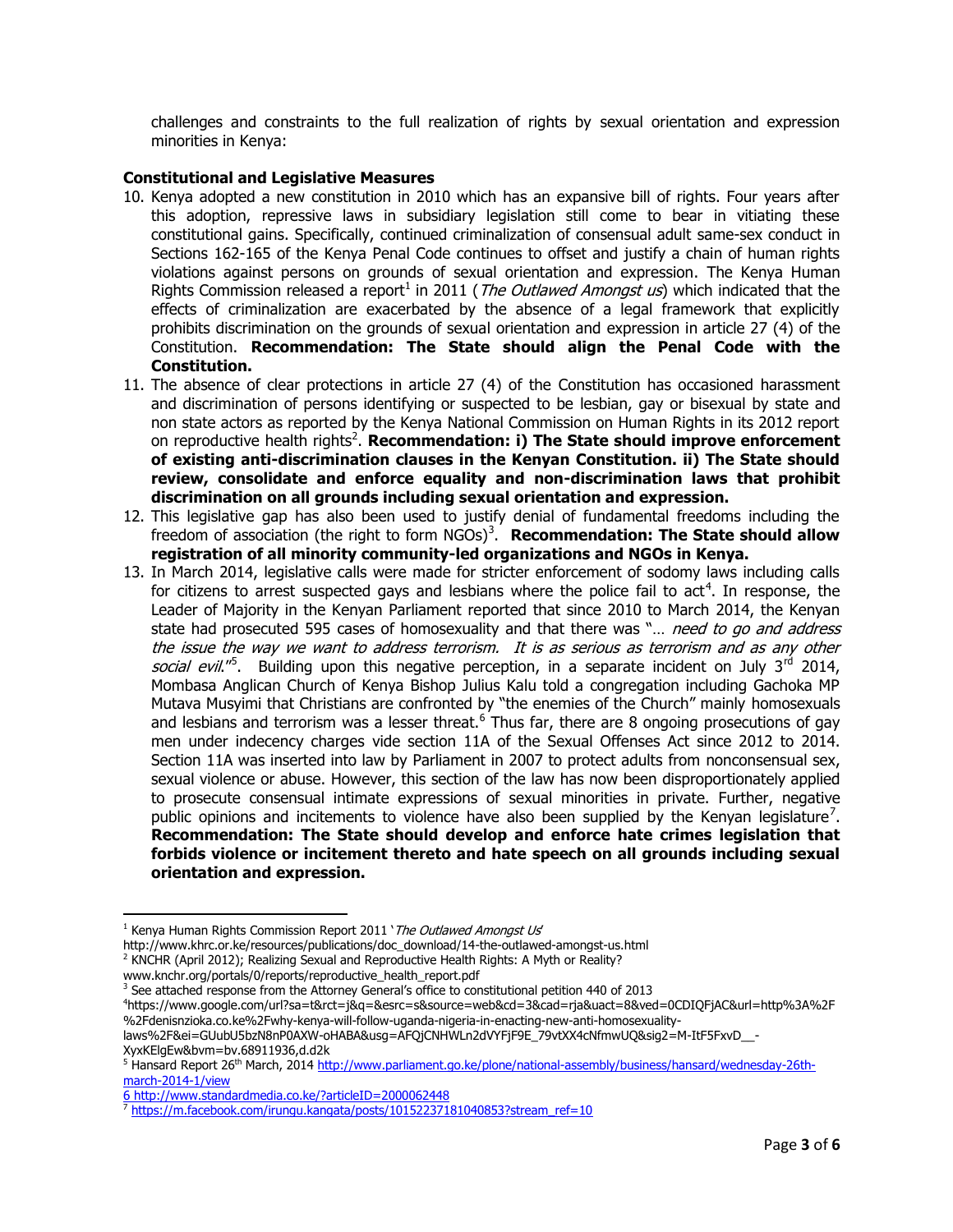- 14. We recognize in the September 2010 UPR Report, that the Kenya Government rejected the recommendation to decriminalize homosexuality citing cultural barriers to same sex unions, in contravention of Section 27 (4) and 32 (2) of the Kenya Constitution which recognize diversity. Although decriminalization of consensual adult same-sex conduct in Kenya has been recommended as a remedy to discrimination by states and equality workers at the domestic and international level, the government of Kenya continues to decline the recommendation citing popular cultural and religious reasons. Simultaneously, virulent discrimination against sexual minorities in Kenya is endemic in public and private spheres vitiating the equality aspirations of the constitution of Kenya 2010. **Recommendation: The State should align the Penal Code with the Constitution**.
- 15. The Bill of Rights espouses a right to the highest attainable standard of health including reproductive health and mental health for every person<sup>8</sup>. Aligned to this, national health policies such the Kenya National AIDS Strategic Plan III (2009-13) have noted that criminalization of homosexuality limits the ability of gay men and other men who have sex with men<sup>9</sup> from accessing this constitutionally guaranteed right with regards access to HIV services. Four (4) health centers that provide reproductive health services for Men who have Sex with Men (MSM) were threatened with closure by non-state actors between February and March of 2014, forcing temporary suspension of services for security reasons<sup>10</sup>. This was within the context of MPs in the Kenyan parliament asking citizens to engage in arrests and raids of suspected 'recruitment' centers of homosexuality<sup>11</sup>. **Recommendation: The State should align all health policies with the Constitution.**
- 16. Programs and interventions for men who have sex with men have been put in place by the National AIDS Control Council and the National AIDS and STI Control Program since 2009. However, other arms of government such as law enforcement, the legislature and judiciary continue to undermine these national programs such that their impact is yet to be realized. The latter is clearly illustrated in the Ministry of Health statement<sup>12</sup>. **Recommendation: The State should enact the NACC and NASCOP Key Populations HIV Policy.**

#### **Discrimination on the basis of real and perceived sexual orientation and expression**

- 17. More than 84% of the LGB people interviewed reported being treated unfairly and unequally on the basis of their real or perceived sexual orientation, gender identity and expression $^{13}$ . A sample of the unfair treatment included eviction from rental houses (23 cases)<sup>14</sup>,<sup>15</sup>, dismissal from work (4 cases)<sup>16</sup>,<sup>17</sup>, blackmail and extortion<sup>18</sup> solicited with threats of being exposed to family, colleagues or being reported to law enforcement (53 cases)<sup>19</sup>, affecting the right to housing, adequate sanitation and dignity. **Recommendation: The State should incorporate comprehensive human sexuality and diversity modules, related Quality Improvement and Assurance and refresher courses into existing Police Training Curricula that will inform the police evaluation and vetting processes.**
- 18. NGLHRC Legal Aid Clinic monitors found that in half of the blackmail cases, the blackmail and extortion cartels enjoyed the protection of the police who got more than 50% share of the blackmail and extortion money. Two criminal prosecutions of the blackmail cartels have been

 $\overline{\phantom{a}}$ 

[/format/xhtml/-/ge3d0c/-/index.html](http://www.google.com/url?q=http%3A%2F%2Fmobile.nation.co.ke%2Fnews%2FGay-debate-affecting-fight-against-HIV-James-Macharia-says%2F-%2F1950946%2F2225564%2F-%2Fformat%2Fxhtml%2F-%2Fge3d0c%2F-%2Findex.html&sa=D&sntz=1&usg=AFQjCNH1Ig8JKxdmX_XEJTDgvoQ-e9SvqQ)

http://www.khrc.or.ke/resources/publications/doc\_download/14-the-outlawed-amongst-us.html

<sup>18</sup> [http://www.nation.co.ke/news/How-Facebook-fling-set-me-up-for-blackmail/-/1056/1675322/-/8cyvmhz/-/index.html](http://www.google.com/url?q=http%3A%2F%2Fwww.nation.co.ke%2Fnews%2FHow-Facebook-fling-set-me-up-for-blackmail%2F-%2F1056%2F1675322%2F-%2F8cyvmhz%2F-%2Findex.html&sa=D&sntz=1&usg=AFQjCNE_TsjfbQEcz_RFdMdxx781iyR6jw)

<sup>8</sup> Constitution of Kenya 2010 Article 43

<sup>&</sup>lt;sup>9</sup> Penal Code of Kenya Sections 162-165

<sup>&</sup>lt;sup>10</sup> NGLHRC 2012-2014 Legal Aid Clinic Summary Report

<sup>11</sup> [http://www.mambaonline.com/2014/03/12/africas-anti-gay-crackdown-is-kenya-next/](http://www.google.com/url?q=http%3A%2F%2Fwww.mambaonline.com%2F2014%2F03%2F12%2Fafricas-anti-gay-crackdown-is-kenya-next%2F&sa=D&sntz=1&usg=AFQjCNHzUDxU3S4rPkgYKfoqA4mhByREIQ)

<sup>12</sup> [http://mobile.nation.co.ke/news/Gay-debate-affecting-fight-against-HIV-James-Macharia-says/-/1950946/2225564/-](http://www.google.com/url?q=http%3A%2F%2Fmobile.nation.co.ke%2Fnews%2FGay-debate-affecting-fight-against-HIV-James-Macharia-says%2F-%2F1950946%2F2225564%2F-%2Fformat%2Fxhtml%2F-%2Fge3d0c%2F-%2Findex.html&sa=D&sntz=1&usg=AFQjCNH1Ig8JKxdmX_XEJTDgvoQ-e9SvqQ)

<sup>13</sup> NGLHRC 2012-2014 Legal Aid Clinic Summary Report

<sup>&</sup>lt;sup>14</sup> NGLHRC 2012-2014 Legal Aid Clinic Summary Report

<sup>&</sup>lt;sup>15</sup> The case of three lesbians evicted from their homes in the 'Operation kick out homosexuals out of Kayole" \*translated which took place in May 2014 and was reported at the Kenya National Commission of Human Rights.

<sup>&</sup>lt;sup>16</sup> NGLHRC 2012-2014 Legal Aid Clinic Summary Report

 $17$  Kenya Human Rights Commission Report 2011 ' The Outlawed Amongst Us

<sup>&</sup>lt;sup>19</sup>NGLHRC 2013/2014 Legal Aid Clinic Summary Report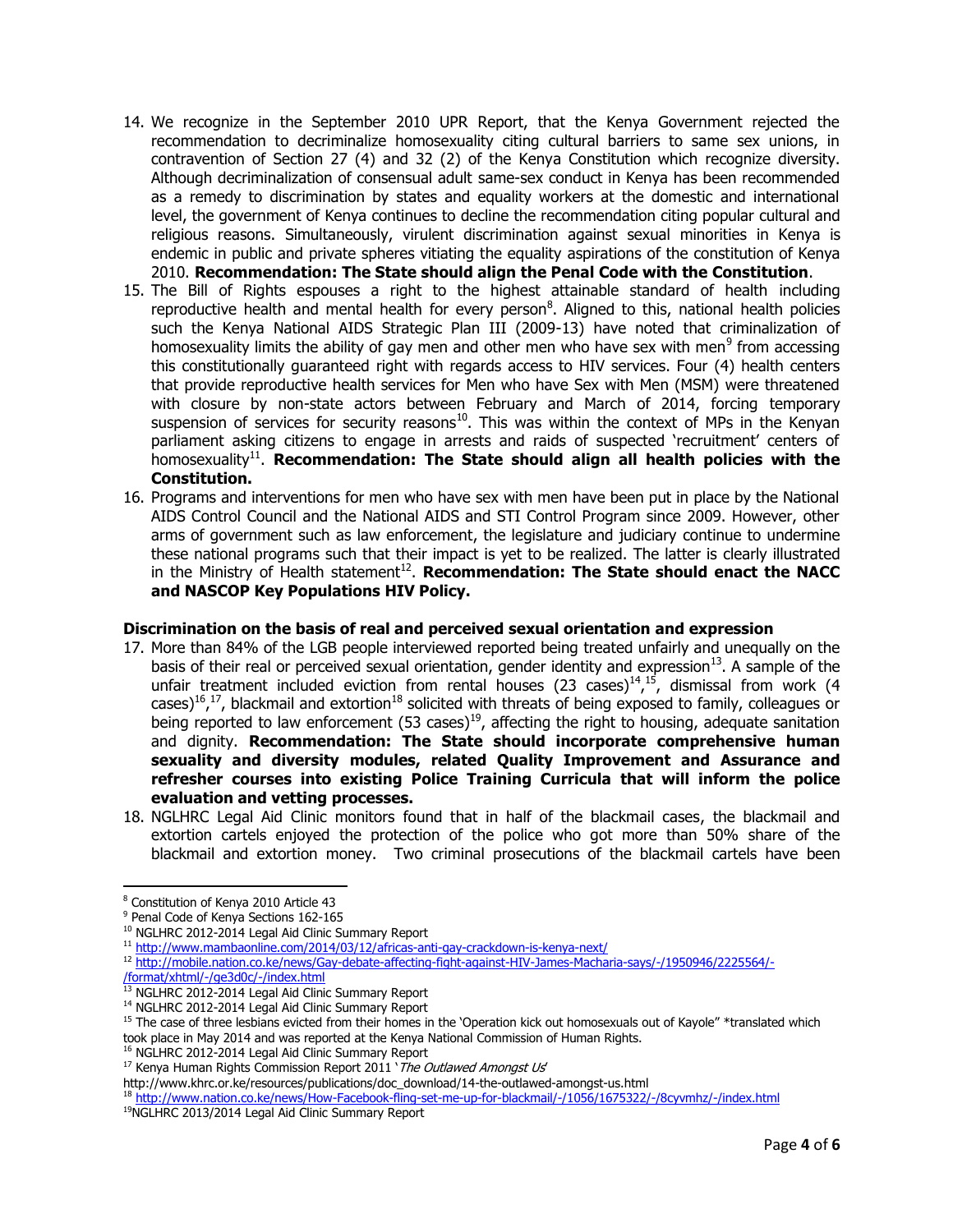unsuccessful due to poor investigation and low cooperation with law enforcement in court attendance to adduce evidence<sup>20</sup>. **Recommendation: The State should establish and strengthen a research, monitoring and evaluation structure that investigates malpractice among enforcement agents, protects evidence, witnesses, and ensures that they are brought to book.**

- 19. Targeted violence on the basis of real or perceived sexual orientation, gender identity and expression was also noted as a virulent. This is the statistical analysis of violence patterns since 2012 to April 2014: twelve (12) lesbian women reported being raped on account of their sexual and gender non conformity, none of these survivors of sexual violence reported the violence to the police owing to fear of stigma, ridicule and law enforcement. Four (4) gay men reported being sodomised to punish them for abdicating their masculine role in society while six (6) gay men who work as sex workers reported having been coerced into sex by male security officers from state and local authorities as a bribe for their release upon arrest during night patrols. In February 2014, two (2) lesbian women were stripped naked by mobs in Nairobi. Ten (10) lesbian women and gay men reported being beaten within their houses and their property vandalized on account of their perceived sexual orientation. Verbal violence and threats were reported by 95% of the respondents<sup>21</sup>. There is no hate crime legislation in Kenya and incitement to violence on account of sexual orientation and gender identity are not considered hate speech under the National Cohesion and Integration Act of Kenya. **Recommendation: : i) The State should incorporate comprehensive human sexuality and diversity modules, Quality Improvement and Assurance and refresher courses into existing Police Training Curricula that will inform the police evaluation and vetting processes. ii) The State should establish and strengthen a research, monitoring and evaluation structure that investigates malpractice among enforcement agents, protects evidence, witnesses, and ensures that they are brought to book.**
- 20. These violations breach the African Commission on Human and Peoples' Rights (ACHPR) Resolution on Protection against Violence and other Human Rights Violations against Persons on the basis of their real or imputed Sexual Orientation or Gender Identity and Articles 4 and 5 of the African Charter that entitle every individual to respect of their life and the integrity of their person, and prohibit torture and other cruel, inhuman and degrading treatment or punishment. **Recommendation: i) The State should sensitize all state agencies on Kenya's obligations to regional and international treaties and covenants as aligned to Section 2 of the Kenya Constitution 2010. ii) The state should establish mechanisms to ensure compliance with said obligations.**

# **Economic and Social Rights**

21. There were twenty one (21) cases of expulsion from schools on account of suspected homosexuality<sup>22,23</sup>. These expulsions were common in boarding high schools and were disproportionate disciplinary measures. Resultant to this denial of the right to education was the offsetting of family rejection and a future of unemployment and economic desperation as highlighted in the past by the KHRC report<sup>24</sup>. This reduced the economic agency and human development of sexual minority persons and threatened their contribution to the Kenyan political economy as well as the realization of their full potential as equal citizens. Our investigations found that even where sexual minority persons secured work, knowledge of their sexual orientation and gender identity placed them at a disadvantageous position in terms of career progress, promotion, harsh working environments, sexual harassment and a higher risk of dismissal. The Employment Act of Kenya<sup>25</sup> does not forbid discrimination on the ground of sexual orientation and gender

 $\overline{\phantom{a}}$ <sup>20</sup> NGLHRC 2012-2014 Legal Aid Clinic Summary Report

<sup>&</sup>lt;sup>21</sup> NGLHRC 2012-2014 Legal Aid Clinic Summary Report

<sup>&</sup>lt;sup>22</sup> NGLHRC 2012-2014 Legal Aid Clinic Summary Report

<sup>&</sup>lt;sup>23</sup> Kenya: 12 girls expelled from school [for 'lesbianism' | Pilot](http://www.pilotafrica.com/2012/02/09/kenya-12-girls-expelled-from-school-for-lesbianism/) ...

<sup>&</sup>lt;sup>24</sup> Kenya Human Rights Commission Report 2011 ' The Outlawed Amongst Us' Pg 26

<sup>25</sup> [http://www.kenyalaw.org:8181/exist/kenyalex/actview.xql?actid=CAP.%20226](http://www.google.com/url?q=http%3A%2F%2Fwww.kenyalaw.org%3A8181%2Fexist%2Fkenyalex%2Factview.xql%3Factid%3DCAP.%2520226&sa=D&sntz=1&usg=AFQjCNGgqLLJps4zIdt1NS4v6Z2gwKBpcw)